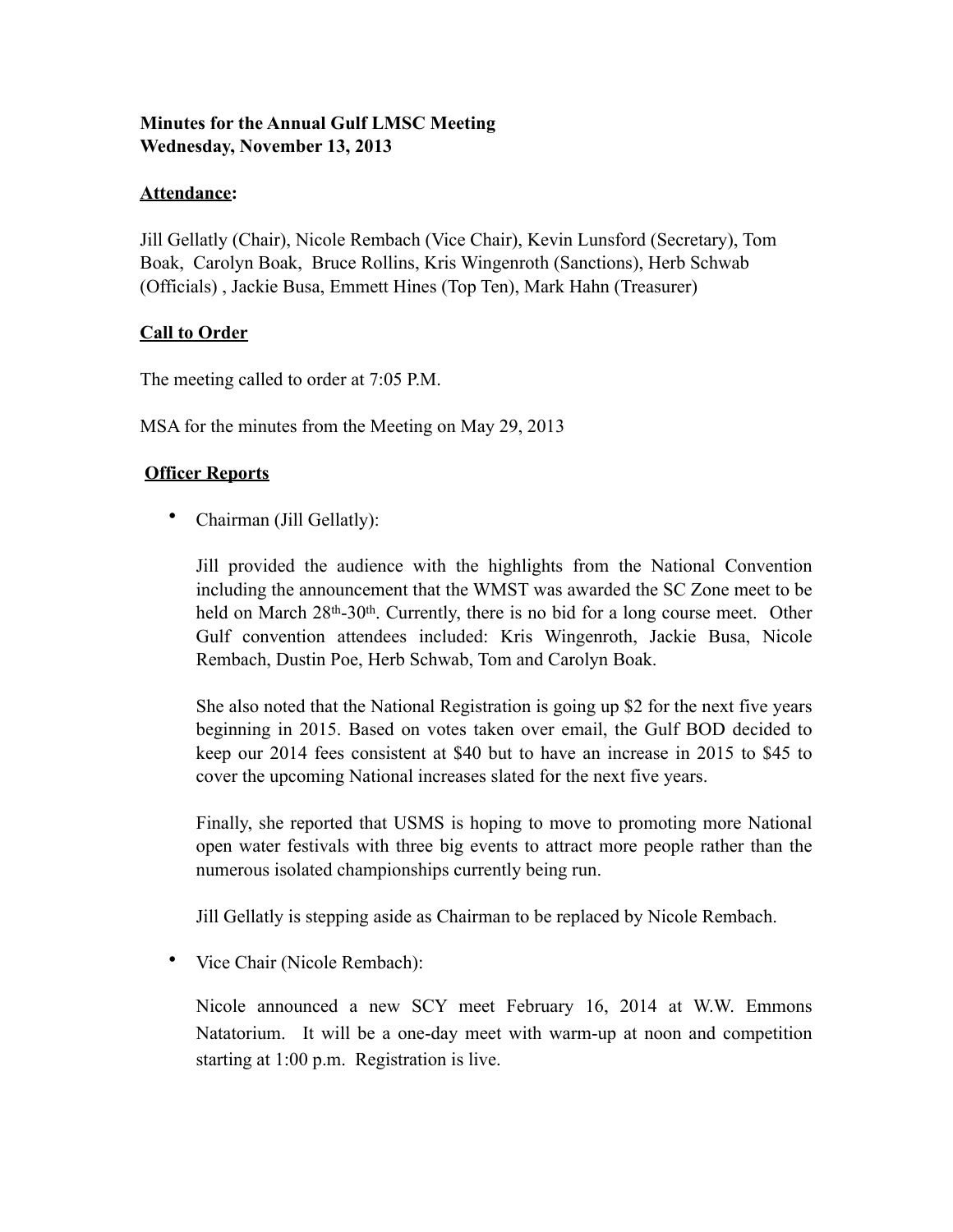Nicole also reported despite the small attendance (30), the Gulf received positive feedback from the Brendan Henson clinic. Discussion ensued regarding the reasons for such low attendance.

• Treasurer (Mark Hahn):

With an increase in offering of clinics (2) for members, the Gulf saw expenses outpace revenue by \$10,918.85. The only outstanding expenses include convention reimbursements. Ending cash balance is \$17,813.59 with \$30,000 in the certificate of deposits for a total of \$47,813.59.

• Secretary (Kevin Lunsford):

Annual meeting minutes need to be made available to the National office by April 2014.

• Registrar (Scott Campbell)- Not in attendance but via email Scott reported the following:

As of October 31, 2013, there were 1218 registered swimmers with the Gulf LMSC.

- Website (Sheila Baskett): Not in attendance
- Top Ten Recorder (Emmett Hines):

Long Course top ten has been submitted. Steve White did the documentation for the world records from the Woodlands meet.

• Officials (Herb Schwab):

Herb reported he is now a member of the USMS Officials committee. And he gave a brief explanation of changes regarding the breaststroke and butterfly turns and touches.

• Officials/Sanctions (Kris Wingenroth):

There are currently two sanctioned meets with the Jesse Coon on January 25 and the Sweetheart meet on February 16.